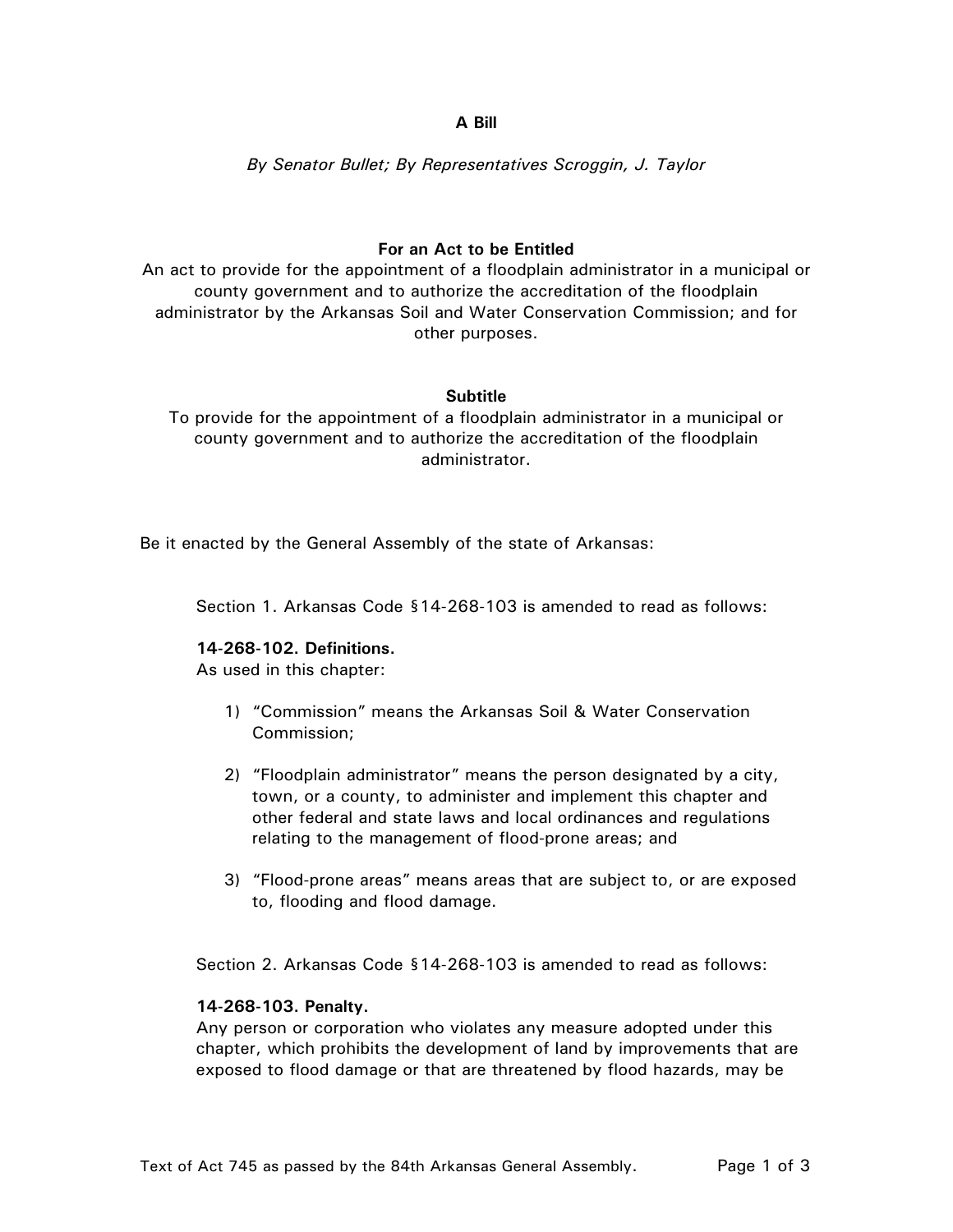fined not more than five hundred dollars (\$500) for each offense. Each day during which a violation exists is a separate offense.

Section 3. Arkansas Code Title 14, Chapter 268, is amended to add an additional section to read as follows:

### **14-268-106. Floodplain Administrator.**

- a) Each county, city, or town ordinance adopted under this chapter shall designate a person to serve as the floodplain administrator to administer and implement the ordinance and any local codes and regulations relating to the management of flood-prone areas.
- b) Beginning July 1, 2004, each floodplain administrator shall become accredited by the Arkansas Soil & Water Conservation Commission under the commission's authority regarding flood control under §15- 24-102 and §15-24-109.

Section 4. Arkansas Code §15-24-102 (a), concerning the flood central powers and duties of the Arkansas Soil & Water Conservation Commission, is amended to read as follows:

- a) It shall be the duty of the Arkansas Soil & Water Conservation Commission to:
	- 1) Study, consider, and determine upon a sound public policy with regard to flood prevention, flood control, and flood protection;
	- 2) Compile figures and other information on current and previous flood damage and scientific data relative to the recurrence of floods such as rainfall, runoff, flowing channels, stream obstruction, existing facilities for storing surplus waters, and existing protection works; and
	- 3) Accredit persons having requisite knowledge in floodplain management and in minimization and prevention of flood hazards and losses.

Section 5. Accreditation of floodplain administrators.

a)

1) In determining accreditation standards for floodplain administrators, the Arkansas Soil & Water Conservation